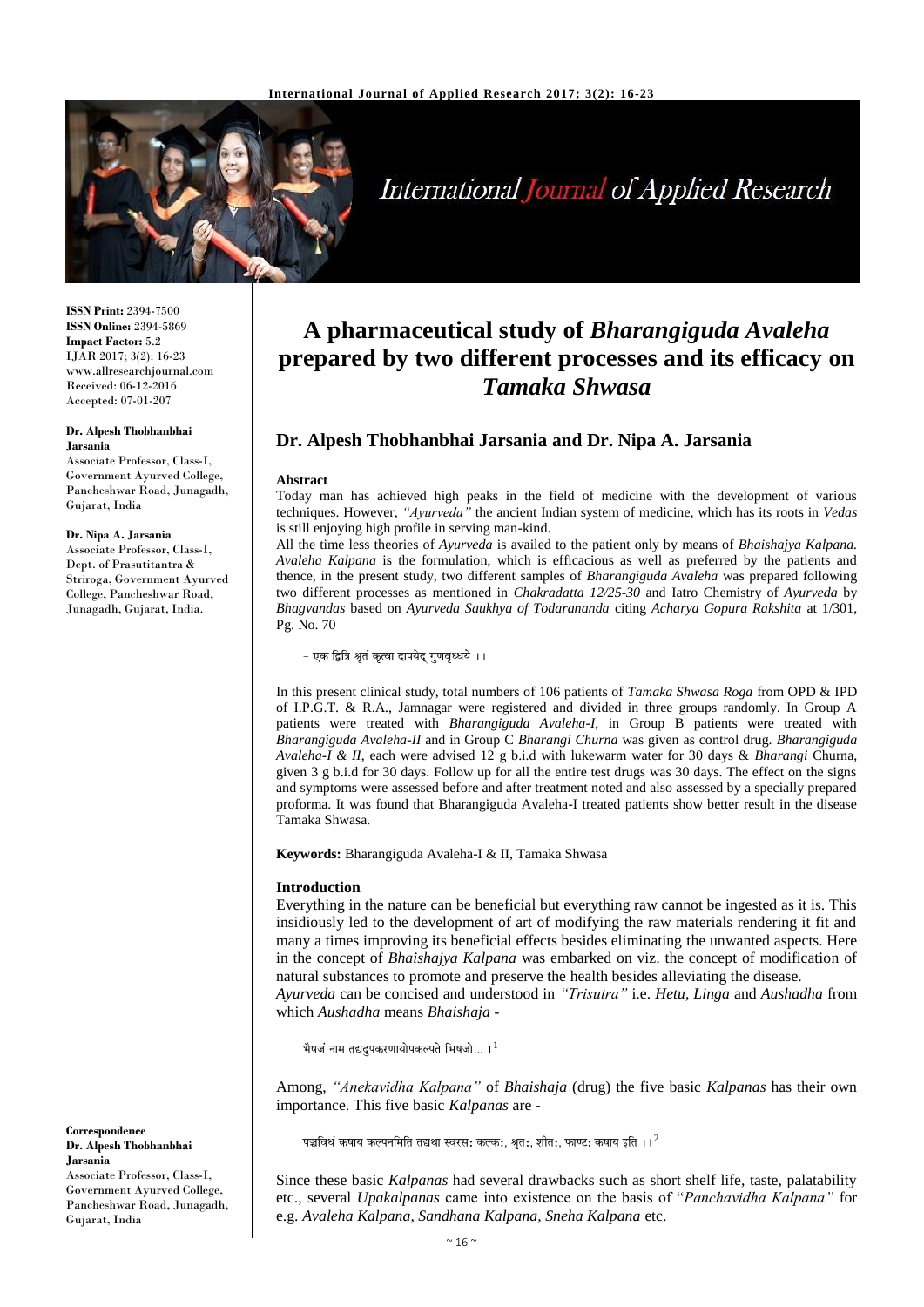Among the above *Kalpanas* study of *"Avaleha Kalpana"* has been selected to evaluate the efficacy of these of *"Bahukalpam"* and to explore the hidden pharmaceutical properties.

Several formulations can be prepared out of a single drug or a physician can alter the formulation to get better results according to his requirements. This is clearly mentioned by Acharya Charaka.

स्वबुध्धयैवं सहस्त्राणी कोटीर्वाडपि प्रकल्पयेत् । बहदव्य विकल्पत्वाद्योगसंख्या न वियते ।  $\mathrm{I}^3$ 

Hence, in the present study, two different samples of *Bharangiguda Avaleha* was prepared following two different processes as mentioned in *Chakradatta 12/25-30* and Iatro Chemistry of *Ayurveda* by Bhagvandas based on *Ayurveda Saukhya of Todarananda* citing *Acharya Gopura Rakshita*

```
- एक दित्रि श्रतं कत्वा दापयेद गणवध्धये ।। ^{\rm 4}
```
Here these two processes are different in sense of preparation of *Kwatha.* In method of *Chakradatta*, Kwatha has been prepared only once and whereas in method of *Todarananda*, Kwatha has been prepared twice with objectives to increase therapeutic efficacy.

Most of drugs of *Bharangiguda Avaleha* compound are also mentioned as *having Shwasaghna properties and are indicated in treating Tamaka Shwasa.* 

*Tamaka Shwasa Roga* of the *Pranavaha Srotas* is very commonest disease, occurring in worldwide population.

#### **Aims and objects**

The present study is planned with following aims and objects.

- To compile the relevant literature about *Avaleha Kalpana* (*Bharangiguda Avaleha*) & *Tamaka Shwasa*  as per details available in Ayurvedic & contemporary pharmaceutical and medical science respectively.
- To prepare two samples of *Bharangiguda Avaleha* prepared by two different processes as per pharmaceutical principle of Avaleha Kalpana -
- First sample as per the process indicated in Chakradatta<sup>5</sup>
- Second sample as per the process indicated in *Iatro Chemistry of Ayurveda by Bhagvandas* based on *Ayurveda Saukhya of Todaranand* citing *Acharya Gopura Rakshita*<sup>6</sup>
- Interpretation & co-relation of *Avaleha Siddhi Lakshnas*  on parameters of Ayurvedic<sup>[7]</sup> and modern pharmaceutical.
- $\triangleright$  To compare the efficacy of both differently processed samples of *Bharangiguda Avaleha* in related to their therapeutic use and clinically with special reference to Tamaka Shwasa Roga.

#### **Materials and methods**

For the present study, three type of material have been utilized viz. the literary material, clinical material and the laboratory materials.

#### **Conceptual study**

Conceptual section is divided into 4 chapters viz. *Avaleha Kalpana,* Drug review and Disease review.

#### *Avaleha Kalpana*

This section deals with conceptualize 4 topics – paradigms of *Avaleha Kalpana*, constituent material, pharmaceutical procedure and related modern review.

#### **Paradigm of** *Avaleha Kalpana*

This chapter covers up the etymology, derivation, definition and synonyms of the *Avaleha Kalpana. Rasakriya*, *Phanita*, *Avaleha*, *Ghana,* which comes under the category of *Avaleha Kalpana* were considered with similarities and their specification.

#### **Constituent material**

*Drava Dravya, Madhura Dravya* and *Prakshepa Dravya*, the main component drugs of *Avaleha Kalpana* were elaborated under the perspective of proportion and their role to form *Avaleha Kalpana*. Concepts of regarding the time of addition of *Prakshepa* are also discussed.

#### **Pharmaceutical procedure**

This subsection is divided into *Purva Karma, Pradhana Karma* and *Paschata Karma* along with *Avaleha Siddhi Lakshanas.* Preparation of aqueous solution (*Kwatha, Swarasa* etc.) and preparation of *Prakshepa Dravya* are to be contemplated in the *Purva Karma* before executing the pharmaceutical operation. The *Pradhana Karma* as a pharmaceutical operation includes method of preparation of *Avaleha Kalpana.* The *Paschata Karma* is contemplated in terms of time for addition of *Sneha Dravya* (if mentioned) and *Prakshepa Dravya.*

It also throws some light on parameters framed under the name of *Avaleha Siddhi Lakshana* by ancient scholars. *Assanapakvavastha Lakshanas* denotes the sugar concentration while final form was assessed through *Pakvavastha Lakshanas*.

The other factors like storage, shelf life, dose, vehicle (*Anupana*) and Time of administration *(Sevana Kala)* are also mentioned.

#### **Modern review**

Here definition of confections, conserve or electuary and role of carbohydrate, effect of water and temperature on carbohydrates, role of fatty material and their impact on the qualities of formulation is also dealt with.

#### **Drug Review**

Drug review with highlight on Compound and Individual drugs has been described.

#### **Compound Drug Study**

The compound drug – *Bharangiguda Avaleha* selected for the present study is sorted out from the classics, checked for any aberration between different readings and is expounded with all possible details here.

#### *Bharangiguda Avaleha*

A scan through the *Ayurvedic* classics reveals that seven citations are available for *Bharangiguda Avaleha* viz. *Vrinda Madhava, Chakradatta* [8] , *Vangasen* [9] *(Swarabheda Chikitsa), Gadanigraha* [10] , *Bhava Prakash* [11] , *Yogachintamani* [12] *and Bhaishajya Ratnavali.* [13] There is no difference between the seven versions. The elaboration of the compound drug *Bharangiguda Avaleha* and the exact verse with the faithful meaning is as follows: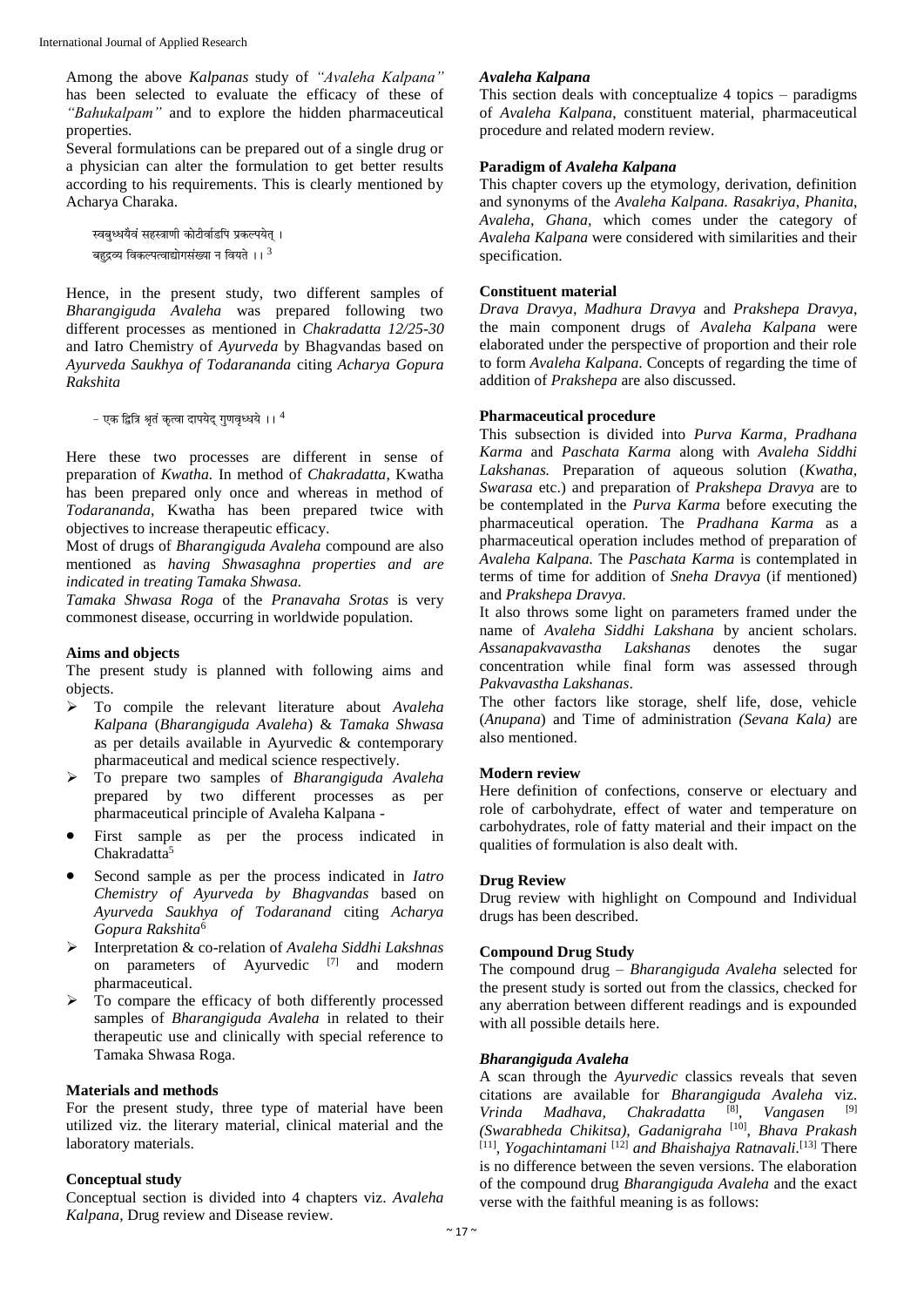शतं संगृह्य भांग्यास्तु दशमूल्यास्तथा शतम्। शतं हरीतकीनाश्च पचेत्तोये चतुर्गुणे ।। पादावशेषे तस्मिस्त् रसे वस्त्रपरिस्त्र् ते । आलोऽय च तलां पतां गडस्य त्वभया तत: ।। पन: पचेन्मदावग्नौ यावल्लेहत्वमागतम । शीते च मधुनश्चात्र षट्पलानि पृथक पृथक ।। त्रिकट् त्रिसुगंध च पलिकानि पृथक पृथक ।

कर्षद्वयं यवक्षार सञ्चण्यं प्रक्षिपत्ततः । भक्षयेदभयामेकां लेहस्यार्द्धपलं लिहेत् । .<br>श्वासं सुदारूणं हन्ति कासं पञ्चविधं तथा ।। स्वरवर्णप्रदो ह्येषं जठराग्नेश्च दीपन: । पल्लोल्लेखागते माने न द्वेगुण्यामिहेष्यते । हरीतकी शतस्यात्र प्रस्थत्वादाढकं जलम् ।। (Chakra.  $12/25-30$ )

#### **Table 1:** Ingredients

| Sr. |                            | Ouantity          |                   |                   |  |  |
|-----|----------------------------|-------------------|-------------------|-------------------|--|--|
| No. | <b>Ingredients</b>         | Acco, to ref.     | In $\%$ )         | In part           |  |  |
| 1.  | Bharangi                   | $100$ Pala        | 100               | 1.0               |  |  |
| 2.  | Dashamula                  | $100$ Pala        | 100               | 1.0               |  |  |
| 3.  | <i>Haritaki</i> (Big size) | 100 Nos.          | 20                | 0.2               |  |  |
| 4.  | Water                      | 4 times           | 4 times           | 4 times           |  |  |
|     | Reduced to (Vol. of Water) | 1/4 <sup>th</sup> | 1/4 <sub>th</sub> | 1/4 <sub>th</sub> |  |  |
| 5.  | Guda (Jaggery)             | 1 Tula            | 100               | 1.0               |  |  |
|     | Prakshepa Drayas -         |                   |                   |                   |  |  |
| 6.  | Madhu                      | 6 Pala            | 6.0               | 0.06              |  |  |
| 7.  | Trikata                    | 3 Pala            | 3.0               | 0.03              |  |  |
| 8.  | Trijata                    | 3 Pala            | 3.0               | 0.03              |  |  |
| 9.  | Yavakshara                 | 2 Karsha          | 0.5               | 0.005             |  |  |

**Note:** The ingredients of *Bharangiguda Avaleha-II* are same as *Bharangiguda Avaleha-I*.

#### **Individual Drug Study**

The ingredient drugs of the chosen formulation is expanded in this section with respect to the botanical source, vernacular names, *Rasa Panchaka*, officinal part, chemical constituents and related established pharmacological actions.

#### **Disease review**

The disease *Tamaka Shwasa* is reviewed emphasizing the etymology, derivation, definition, classification of *Shwasa*, types of *Tamaka Shwasa,* etiological factors, etiopathogenesis, signs and symptoms *(Nidana Pachaka),* prognosis and line of treatment. The following chapter elucidates the modern review of the disease bronchial asthma with respect to its definition, classification, pathogenesis, prognosis and management.

#### **Pharmaceutical study**

The details of the practical are recorded and documented in the form of tables. Each practical is elucidated in the form of

name of the practical, reference, ingredients and their proportion, unit operation, equipment used, date of starting and completion. The observation found and errors are also recorded.

*Bharangiguda Avaleha-I* was prepared into 7 batches and *Bharangiguda Avaleha-II* was documented into 8 batches. Duration & temperature are recorded into preparation of *Bharangi + Dashamula Kwatha* and observations are recorded into preparation of *Bharangiguda Avaleha-I & II*. Temperature at the time of addition of *Prakshepa Dravya*  and *Madhu* (honey), total duration and total yield obtained from *Bharangiguda Avaleha-I & II* were noted. In *Bharangiguda Avaleha-I & II, Paka* was done were brownish black in colour and *Madhura, Kashaya* in taste.

#### **Preparation of** *Bharangiguda Avaleha-I*

Name of Practical : *Bharangiguda Avaleha-I Nirmana* Reference : *Chakradatt*<sup>14</sup>

Apparatus **:** Steel vessels, ladle, sieve, clean cloth, gas stove, etc.

| Sr. |                            | Quantity             |                       |  |  |
|-----|----------------------------|----------------------|-----------------------|--|--|
| No. | <b>Ingredients</b>         | <b>Batch-I to IV</b> | <b>Batch-V to VII</b> |  |  |
| 1.  | Bharangi Yavakuta          | 1 Kg. (1.9 Litre)    | 4 Kg. (7.6 Litre)     |  |  |
| 2.  | Dashamula Yavakuta         | 1 Kg. (3.6 Litre)    | 4 Kg. (14.4 Litre)    |  |  |
| 3.  | <i>Haritaki</i> (Big size) | 200 g. (300 ml)      | 800 g. (1.2 Litre)    |  |  |
| 4.  | Water                      | 23.2 Litre           | 92.8 Litre            |  |  |
|     | Reduced to (Vol. of Water) | 5.8 Litre            | 23.2 Litre            |  |  |
| 5.  | Guda (Jaggery)             | $1$ Kg.              | 4 Kg.                 |  |  |
|     |                            | Prakshepa Dravyas -  |                       |  |  |
| 6.  | Madhu (Honey)              | 60 g.                | 240 g.                |  |  |
| 7.  | Trikatu                    | 30 g.                | 120 g.                |  |  |
| 8.  | Trijata                    | 30 g.                | $120$ g.              |  |  |
| 9.  | Yavakshara                 | $05$ g.              | 20 g.                 |  |  |

#### **Table 2:** Ingredients

#### **Method of Preparation**

The procedure of *Avaleha Kalpana* is followed in the following steps -

1. The fixed quantity of *Kwatha Dravyas* - *Bharangi Yavakuta* and *Dashamula Yavakuta* are taken in a suitable vessel, specified quantity of water is added and placed for heating and it is reduced to  $1/4^{\text{th}}$ .

2. The *Haritaki Phala* is washed thoroughly and dried in shade.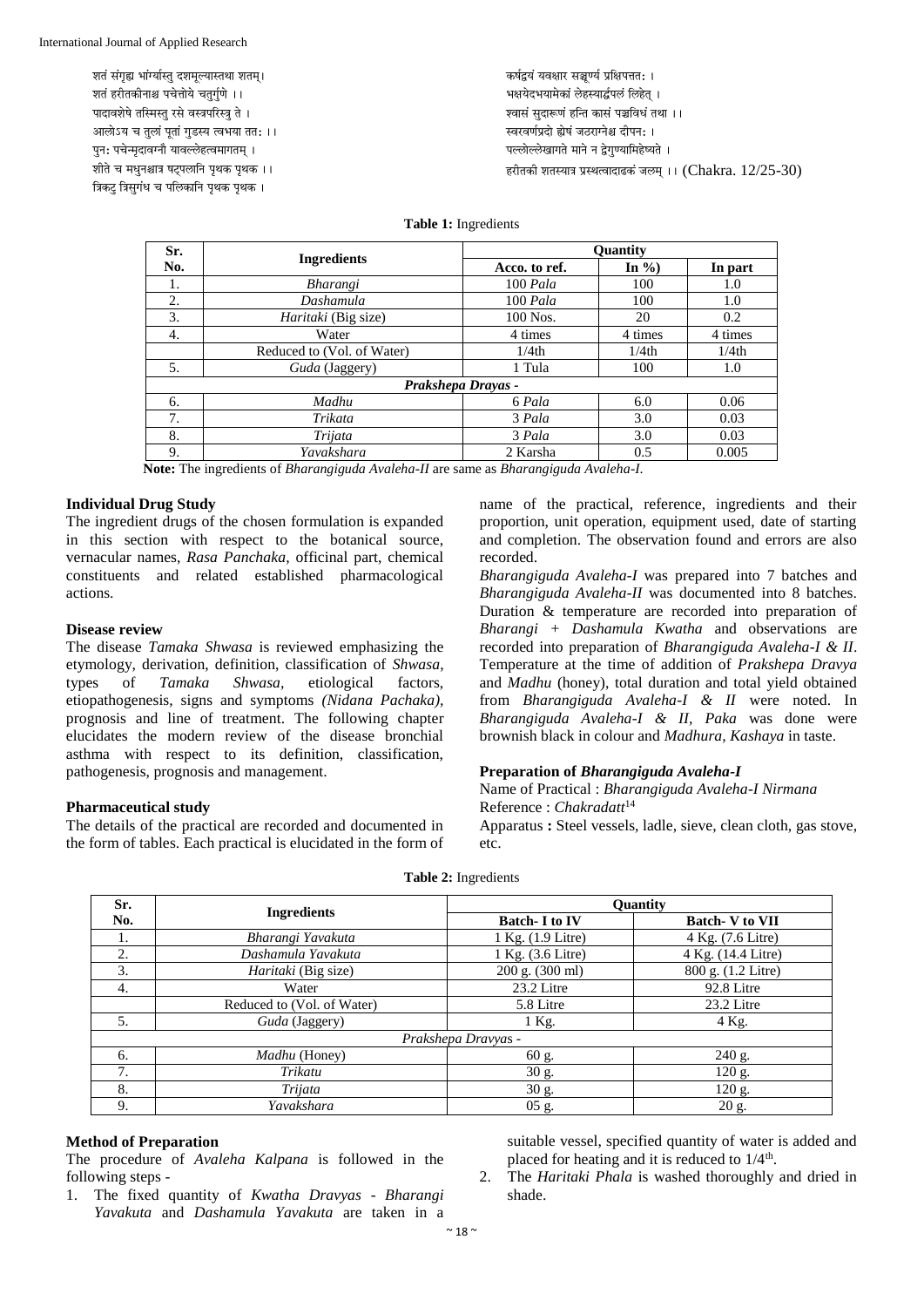- 3. *Haritaki Phala* is bundled in a piece of clean cloth, which is immersed in the *Kwatha Drava*.
- 4. The whole apparatus is subjected for *Mandagni* (mild fire) as per classical directive.
- 5. When *Kwatha* reaches the stage of completion, it is brought down from fire and filtered through clean cloth.
- 6. The *Pottali* containing *Haritaki* is taken out, remove the seeds and pulp is made by Mixer.
- 7. The *Haritaki* pulp and *Guda* (Jaggery) are added to the filtered *Kwatha* in the said quantity and heated in mild fire (*Mandagni*).
- 8. When the *Paka* reaches the stage of *Siddhi Lakshanas*  the tests for completion are done to confirm the actual *Paka Lakshanas.*
- 9. The vessel is now removed from fire and allowed to cool and *Prakshepa Dravya* is added with vigorous stirring.
- 10. When cooled, *Madhu* (Honey) is added with vigorous stirring.

11. Then the *Avaleha* is packed in a container, which is air tight, labeled and packed.

#### **Observations**

- 1. After mixing of Jaggery in *Kwatha*, colour of mixture becomes darker.
- 2. As the *Paka* was continued slowly the colour become darker and thicker in consistency.
- 3. Typical odour of Jaggery was being emitted during procedure.
- 4. When the *Paka* of *Avaleha* reaches its completion, it has got all the *Siddhi Lakshanas* of *Avaleha*.
- 5. When got cooled semi solid consistency was attained.

#### *Paka Siddhi Lakshanas*

 The drop sinks to bottom but does not spread and easily picked with finger i.e. *Apsumajjanatvam* with *Sthiratvam*.

| B<br>A                          | Date of  | Date of    | Kwatha<br>preparation        |                                 | Avaleha<br>preparation       |                                 | Temp. $(C)$ when             |                                    |  |
|---------------------------------|----------|------------|------------------------------|---------------------------------|------------------------------|---------------------------------|------------------------------|------------------------------------|--|
| т<br>$\mathbf C$<br>$\mathbf H$ | starting | completion | <b>Duration</b><br>(In hrs.) | Temp.<br>$\left(\cdot C\right)$ | <b>Duration</b><br>(In hrs.) | Temp.<br>$\left(\cdot C\right)$ | Prakshepa Dravya is<br>added | Temp. $(C)$ when<br>Honey is added |  |
|                                 | 30/07/04 | 31/07/04   | 7.00                         | 85-95                           | 7.35                         | 85-95                           | 55                           | 35                                 |  |
| Н                               | 30/07/04 | 31/07/04   | 7.00                         | 75-85                           | 7.30                         | 75-90                           | 55                           | 35                                 |  |
| Ш                               | 10/09/04 | 11/09/04   | 7.40                         | 80-95                           | 8.00                         | 75-85                           | 65                           | 34                                 |  |
| IV                              | 10/09/04 | 11/09/04   | 7.30                         | 80-95                           | 8.00                         | 75-85                           | 63                           | 37                                 |  |
| V                               | 12/10/04 | 13/10/04   | 8.25                         | 85-98                           | 9.00                         | 85-90                           | 58                           | 33                                 |  |
| VI                              | 17/12/04 | 18/12/04   | 8.30                         | 85-98                           | 9.15                         | 80-95                           | 50                           | 30                                 |  |
| VII                             | 18/03/05 | 19/03/05   | 8.40                         | 80-96                           | 9.05                         | 80-90                           | 60                           | 36                                 |  |

| <b>Table 3:</b> Practical Details of <i>Bharangiguda Avaleha – I</i> |  |  |
|----------------------------------------------------------------------|--|--|
|                                                                      |  |  |

**Table 4:** Final Yield of *Bharangiguda Avaleha-I*

| <b>Batch</b> | <i>Kwatha</i> (In litre) | Mixture after addition of jaggery (In litre) | Yield (In Kgs.) | Average Yield (In Kgs.) |
|--------------|--------------------------|----------------------------------------------|-----------------|-------------------------|
|              | 05.80                    | 06.50                                        | 1.480           |                         |
|              | 05.85                    | 06.65                                        | 1.500           | 1.510                   |
| Ш            | 05.85                    | 06.65                                        | 1.500           |                         |
| IV           | 05.80                    | 06.60                                        | 1.560           |                         |
|              | 23.20                    | 26.60                                        | 6.585           |                         |
| VI           | 23.20                    | 26.60                                        | 6.575           | 6.570                   |
| VII          | 23.30                    | 26.60                                        | 6.550           |                         |

#### **Preparation of** *Bharangiguda Avaleha-II:*

Name of Practical: *Bharangiguda Avaleha - II Nirmana* Reference: Modification on the basis of Iatro-chemistry [15]

Apparatus : Steel vessels, ladle, sieve, clean cloth, gas stove, etc. Ingredients :

#### **Table 5**

| Sr. No. | <b>Ingredients</b>         | Quantity           |
|---------|----------------------------|--------------------|
|         |                            | Batch- I to VIII   |
| ı.      | Bharangi Yavakuta          | 2 Kg. (3.8 Litre)  |
| 2.      | Dashamula Yavakuta         | 2 Kg. (7.26 Litre) |
| 3.      | Haritaki (Big size)        | 400 g. (600 ml)    |
| 4.      | Water                      | 46.4 Litre         |
|         | Reduced to (Vol. of Water) | 11.6 Litre         |
| 5.      | Guda (Jaggery)             | 2 Kg.              |
|         | Prakshepa Dravyas -        |                    |
| 6.      | Madhu (Honey)              | 120 g.             |
| 7.      | Trikatu                    | 60 g.              |
| 8.      | Trijata                    | 60 g.              |
| 9.      | Yavakshara                 | 10 g.              |

#### **Method of Preparation**

The procedure of *Avaleha Kalpana* is followed in the following steps -

1. The *Haritaki Phala* is washed thoroughly and dried in shade.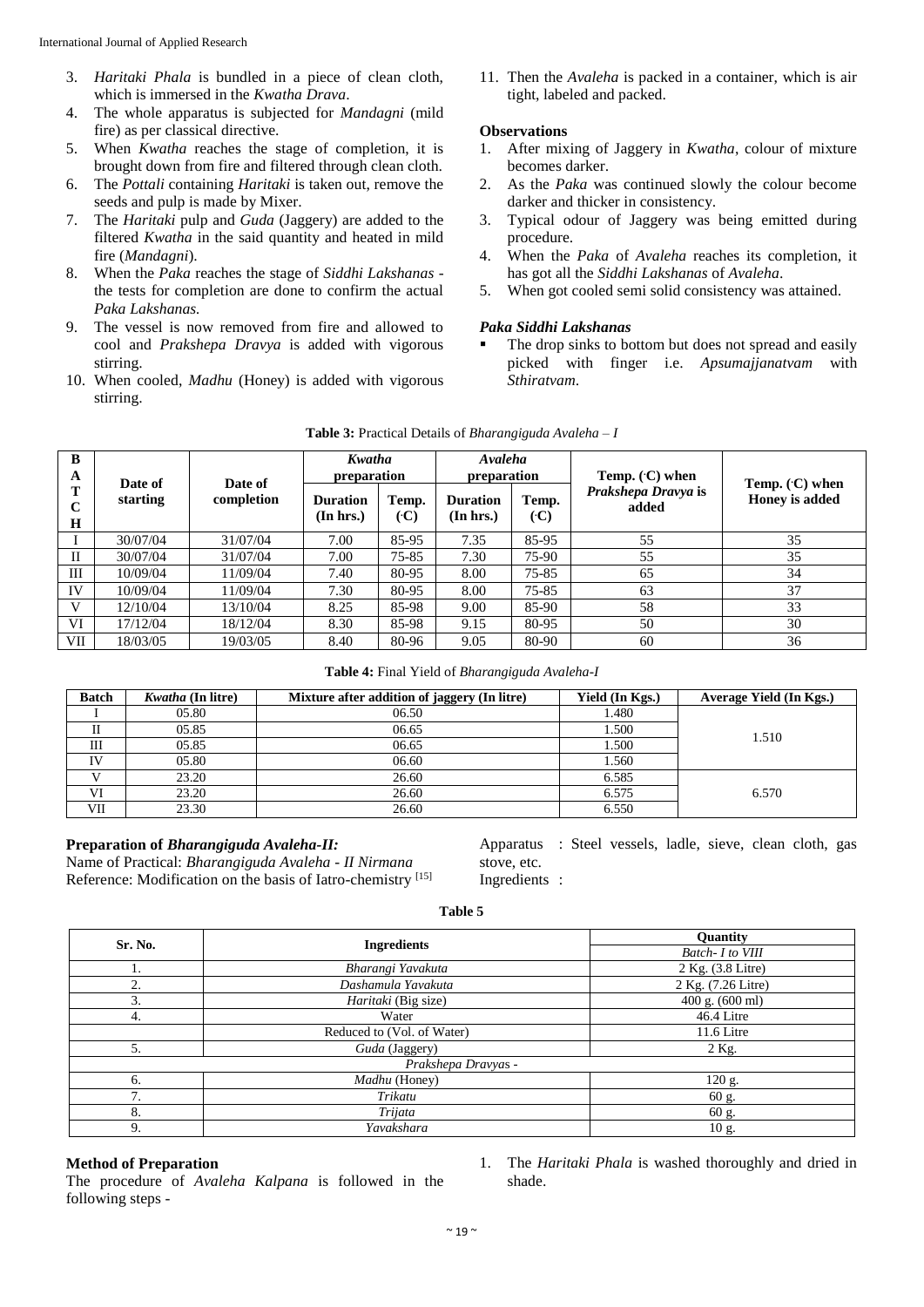- 2. *Haritaki Phala* is bundled in a piece of clean cloth, which is immersed in the *Kwatha Drava*.
- 3. *Bharangi Yavakuta* and *Dashamula Yava*kuta are added with 4 parts of water and boiled to prepare *Chaturthavashesha* (1/4th reduced) *Kwatha*, filter and separate the herbal marc.
- 4. The herbal marc obtained as above is again added with 4 parts of water, boiled to prepare  $1/4$ <sup>th</sup> reduced *Kwatha*, filtered and the herbal marc is discarded.
- 5. The filtrate collected after straining the herbal marc twice as above is subjected to heating on a low flame *(Mandagni)* and reduced to  $1/2<sup>nd</sup>$  to get the original proportion of the *Kwatha* to continue the *Avaleha* preparation.
- 6. The *Pottali* containing *Haritaki* is taken out, remove the seeds and pulp is made by Mixer.
- 7. The *Haritaki* pulp and *Guda* (Jaggery) are added to the filtered *Kwatha* in the said quantity and heated in mild fire (Mandagni).
- 8. When the *Paka* reaches the stage of *Siddhi Lakshanas*  the tests for completion are done to confirm the actual *Paka Lakshanas*.
- 9. The vessel is now removed from fire and allowed to cool and *Prakshepa Dravya* is added with vigorous stirring.
- 10. When cooled, *Madhu* (Honey) is added with vigorous stirring.
- 11. Then the *Avaleha* is packed in a container, which is air tight, labeled and packed.

#### **Observations**

- 1. After mixing of Jaggery in *Kwatha*, colour of mixture becomes darker.
- 2. As the *Paka* was continued slowly the colour become darker and thicker in consistency.
- 3. Typical odour of Jaggery was being emitted during procedure (*Paka*).
- 4. When the *Paka* of *Avaleha* reaches its completion, it has got all the *Siddhi Lakshanas* of *Avaleha*.
- 5. When got cooled semi solid consistency was attained.

| <b>Batch</b> |                  |                    |                 | Kwatha <sub>1</sub><br>Kwatha <sub>2</sub><br>preparation<br>preparation |                 |       | $Kwatha_1 + Kwatha_2$<br>preparation |                                   |
|--------------|------------------|--------------------|-----------------|--------------------------------------------------------------------------|-----------------|-------|--------------------------------------|-----------------------------------|
|              | Date of starting | Date of completion | <b>Duration</b> | Temp.                                                                    | <b>Duration</b> | Temp. | <b>Duration</b>                      | Temp.                             |
|              |                  |                    | (In hrs.)       | ('C)                                                                     | (In hrs.)       | (C)   | (In hrs.)                            | $\left( \cdot \mathbf{C} \right)$ |
|              | 25/05/05         | 26/05/05           | 8.00            | $90 - 95$                                                                | 8.00            | 85-96 | 3.30                                 | 85-90                             |
| П            | 31/05/05         | 01/05/05           | 8.00            | $90 - 95$                                                                | 8.00            | 90-95 | 3.20                                 | 93-95                             |
| Ш            | 04/06/05         | 05/06/05           | 8.10            | 86-95                                                                    | 8.20            | 90-96 | 2.50                                 | 94-96                             |
| IV           | 08/06/05         | 09/06/05           | 7.50            | 93-97                                                                    | 7.55            | 92-96 | 2.55                                 | 96-97                             |
| v            | 04/08/05         | 05/08/05           | 7.55            | 96-97                                                                    | 7.50            | 95-98 | 3.10                                 | 90-95                             |
| VI           | 04/08/05         | 05/08/05           | 8.05            | $90 - 96$                                                                | 8.00            | 92-96 | 3.30                                 | 85-92                             |
| VІІ          | 11/08/05         | 12/08/05           | 8.00            | $90 - 95$                                                                | 8.00            | 85-95 | 3.30                                 | 85-90                             |
| VIII         | 20/10/05         | 21/10/05           | 8.15            | 85-90                                                                    | 8.20            | 93-98 | 3.40                                 | 90-95                             |

 $K1 = As$  per ref. Prepared of Kwatha;  $K2$  = repeatedly prepared of Kwatha

| <b>Table 7:</b> Practical Details of <i>Bharangiguda Avaleha – II</i> |  |
|-----------------------------------------------------------------------|--|
|-----------------------------------------------------------------------|--|

|              |                  |                    | <i>Avaleha</i> preparation |                                   |                                                      | Temp. $(C)$ |
|--------------|------------------|--------------------|----------------------------|-----------------------------------|------------------------------------------------------|-------------|
| <b>Batch</b> | Date of starting | Date of completion | <b>Duration</b>            | Temp.                             | Temp. $(C)$ when <i>Prakshepa</i><br>Dravya is added | when Honey  |
|              |                  |                    | (In hrs.)                  | $\left( \cdot \mathbf{C} \right)$ |                                                      | is added    |
|              | 25/05/05         | 27/05/05           | 7.50                       | 88-96                             | 60                                                   | 36          |
|              | 31/05/05         | 02/05/05           | 7.50                       | 85-96                             | 63                                                   | 34          |
| Ш            | 04/06/05         | 06/06/05           | 8.00                       | 94-96                             | 64                                                   | 30          |
| IV           | 08/06/05         | 10/06/05           | 8.10                       | 80-95                             | 55                                                   | 35          |
|              | 04/08/05         | 06/08/05           | 8.20                       | 85-90                             | 65                                                   | 33          |
| VI           | 04/08/05         | 06/08/05           | 8.00                       | 80-90                             | 58                                                   | 36          |
| VII          | 11/08/05         | 13/08/05           | 8.15                       | 86-95                             | 60                                                   | 32          |
| VIII         | 20/10/05         | 22/10/05           | 7.55                       | 85-92                             | 66                                                   | 35          |

**Table 8:** Final Yield of Bharangiguda Avaleha-Ii

|              |                     | <i>Kwatha</i> (In litre)                                           |               | <b>Mixture after</b>           |                |                        |  |
|--------------|---------------------|--------------------------------------------------------------------|---------------|--------------------------------|----------------|------------------------|--|
| <b>Batch</b> | Kwatha <sub>1</sub> | $Kwatha_1 + Kwatha_2 =$<br>Kwatha <sub>2</sub><br>Reduced to 1/2nd |               | addition of jaggery (In litre) | Yield (In Kg.) | Average Yield (In Kg.) |  |
|              | 11.6                | 11.6                                                               | $23.2 = 11.6$ | 12.400                         | 3.223          |                        |  |
| П            | 11.6                | 11.6                                                               | $23.2 = 11.6$ | 12.400                         | 3.225          |                        |  |
| Ш            | 11.6                | 11.6                                                               | $23.2 = 11.6$ | 12.400                         | 3.215          |                        |  |
| IV           | 11.6                | 11.6                                                               | $23.2 = 11.6$ | 12.400                         | 3.210          | 3.2225                 |  |
| V            | 11.6                | 11.6                                                               | $23.2 = 11.6$ | 12.400                         | 3.230          |                        |  |
| VI           | 11.6                | 11.6                                                               | $23.2 = 11.6$ | 12.400                         | 3.220          |                        |  |
| VII          | 11.6                | 11.6                                                               | $23.2 = 11.6$ | 12.400                         | 3.230          |                        |  |
| VIII         | 11.6                | 11.6                                                               | $23.2 = 11.6$ | 12.400                         | 3.220          |                        |  |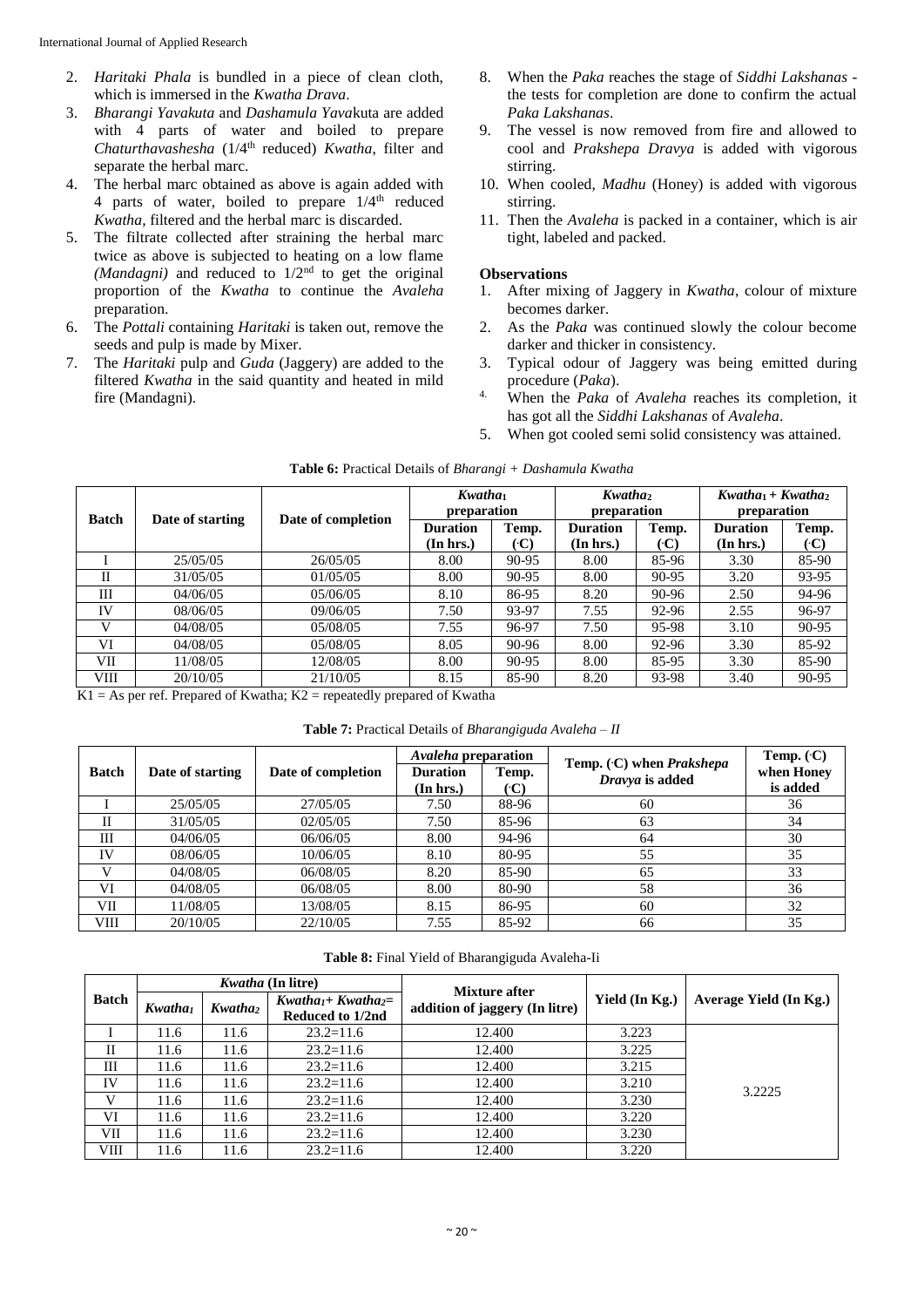#### **Precautions**

- 1. All the apparatus/ equipments must be clean.
- 2. Kwatha has to be prepared in mild fire according to classical procedure.
- 3. The 1/4th of the total quantity of *Kwatha Drava* are marked beforehand for practical convenience.
- 4. Mild fire must be maintained throughout the procedure.
- 5. Continuous stirring is essential during procedure.
- 6. The *Pottali* of *Haritaki* should neither settle at bottom of the vessel nor to the sidewall of the vessel (outside the liquid - *Kwatha*)
- 7. *Prakshepa* must be added little by little at the end with continuous stirring while *Paka* is attaining its completion.
- 8. Honey should be added after complete cooling.

#### **Clinical study**

Comparative efficacy of the test formulations *Bharangiguda Avaleha-I, Bharangiguda Avaleha-II* and *Bharangi Churna*  was evaluated against the disease *Tamaka Shwasa*. All the drugs were tested for their effect in the patients pertaining to signs and symptoms described in the classics for the disease *Tamaka Shwasa*.

#### **Table 9:** Status of 106 patients of *Tamaka Shwasa*

|                         |                         | <b>Number of Patients</b> |           |  |  |  |
|-------------------------|-------------------------|---------------------------|-----------|--|--|--|
| Groups                  | <b>Total Registered</b> | <b>LAMA</b>               | Completed |  |  |  |
| Bharangiguda Avaleha-I  |                         | 02                        |           |  |  |  |
| Bharangiguda Avaleha-II |                         |                           |           |  |  |  |
| Bharangi Churna         |                         | 03                        |           |  |  |  |

106 patients of *Tamaka Shwasa* were registered, out of which 100 patients completed the course of the treatment with follow up, whereas 06 patients left the treatment against medical advice (Table-9).

An effect was assessed by the occurrence of the signs and symptoms were before treatment and relief obtained after completion of treatment. For this assessment, scoring pattern was prepared according to severity of the symptoms.

#### **Selection of Patients**

#### **Criteria for Diagnosis**

- 1. The patients having classical sign and symptoms of *Tamaka Shwasa* were selected.
- 2. Patients were selected randomly irrespective of their age, sex, religion, etc. from O.P.D. and I.P.D. of Rasashastra and Bhaishajya Kalpana Dept. Including Drug Research, I.P.G.T. & R.A., G.A.U., Jamnagar.
- 3. A detailed history was taken on the basis of a special proforma incorporating all signs and symptoms of the disease and filled for record of B.T. & A.T. data.

#### **Criteria for Exclusion**

- 1. *Tamaka Shwasa* with cardiac complication was excluded.
- 2. *Tamaka Shwasa* as a sequel to other disease such as Koch's etc. was excluded.
- 3. *Tamaka Shwasa* with diabetes mellitus was excluded.

#### **Investigations**

- Haematological Investigation specially Hb, TC, DC, ESR, AEC and Blood sugar (if required).
- Routine & Microscopic examination of Urine and Stool

#### **Management of the patients**

#### **Groups**

Selected patients were randomly divided into three groups viz.

| <b>Group-A:</b> Treated with <i>Bharangiguda Avaleha - I.</i>  |
|----------------------------------------------------------------|
| <b>Group-B:</b> Treated with <i>Bharangiguda Avaleha - II.</i> |
| Group-C: Control group treated with Bharangi Churna.           |

#### **Dose,** *Anupana* **and Duration**

- *Bharangiguda Avaleha*  $I : 12$  *g. b.i.d.* with Luke warm water.
- *Bharangiguda Avaleha*  $II$  : 12 g. b.i.d. with Luke warm water.
- *Bharangi Churna* : 3 g. b.i.d. with Luke warm water.

Duration was kept 30 days for all three trial drugs.

#### **Follow up**

Patient was observed for one month after completion of treatment.

#### **Criteria for the Assessment**

- 1. Efficacy of the treatment was assessed on the relief produced by drugs on the cardinal sign and symptoms before and after treatment.
- 2. Laboratory investigations conducted before and after treatment were also considered as criteria for assessment.

#### **Discussion**

#### **Drug review**

- *Acharya* indicates *Avaleha Kalpana* in *Shamana* therapy. Also disease *Tamaka Shwasa* results due to vitiation of *Pranavayu* hence *Avaleha Kalpana* is useful to act on *Pranavayu*. Contents of *Bharangiguda Avaleha-I & II* were *Bharangi, Dashamula & Guda* (jiggery) - in equal proportion, *Haritaki -20%*, *Trikatu & Trijata-3%* each*, Madhu -6%* and *Yavakshara -0.5%.*
- Review of literature (pharmacological activity) pertaining to *Clerodendron serratum* (*Bharangi*), the main plant around which the formulations used in the present study have been built, indicate the presence among other effects anti-allergic, anti-histaminic, bronchoconstrictor activity. But the concentrated extract possesses anti-histaminic and anti-asthmatic action probably due to oxidation during the boiling procedure.
- Various research works showed that Piperine enhances the bioavailability of the drugs by increasing absorption of drug and preventing the enzymatic metabolism of drug in liver. It acts as an anti-allergic, analgesic and relieves depressant activity on CNS.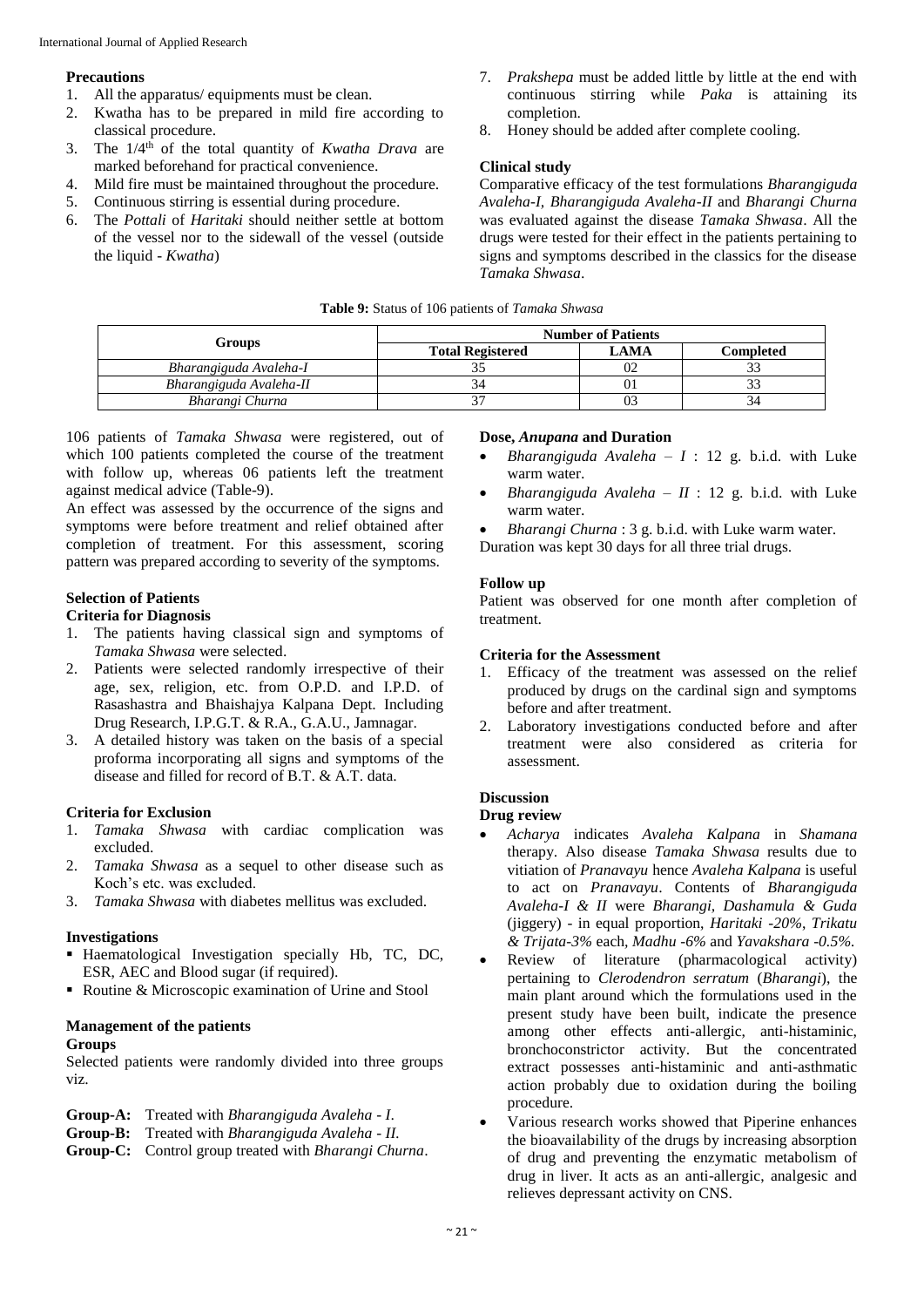- *Haritaki* does not show any Bronchodilator action but it is mentioned as Srotovibandhanashini. Major surgeon Dr. Thomson from Chennai suggests the *Dhumrapana*  of powder of *Haritaki* fruits while treating Shwasa effectively.<sup>16</sup>
- Besides Bharangi, *Dashamula* and *Haritaki*, *Guda* (Jaggery) is also one of the major ingredients of *Bharangiguda Avaleha-I & II.*

#### **Pharmaceutical study**

- The accomplishment of pharmaceutical operation of *Bharangiguda Avaleha-I & II* is detailed in this section. *Bharangiguda Avaleha-I* was prepared according to the reference *Chakradatta* [17] with ingredients as *Bharangi, Dashamula* and *Guda* (Jaggery) in equal proportion, *Haritaki* 20%, *Madhu* (honey) 6%, *Trikatu* and *Trijata* 3% each and *Yavakshara* 0.5%.
- It was hypothesized that the extraction of the therapeutically active principles from the drug was rather incomplete during the regular *Kwatha Nirmana* process. Citation of *Acharya Gopura Rakshita* quoted in Iatro-chemistry based *on Ayurveda Soukhya of Todarananda* [18] .
- This was found as a solution for this problem and was adopted for the pharmaceutical preparation of *Bharangiguda Avaleha-II* sample. The *Bharangi* and *Dashamula were* exhausted with 4 parts of fresh water twice, the filtrate were concentrated by reducing to $1/2<sup>nd</sup>$ , rest of the Avaleha procedure being similar to *Bharangiguda Avaleha-I* sample.

#### **Clinical study**

- All the 3 test samples had shown statistically highly significant results on the cardinal symptoms such as <br>Shwasakashtata, Kasa, Pinasa, Ghurghurkam. *Shwasakashtata, Kasa, Pinasa, Ghurghurkam, Urahshula*, etc. On analyzing the data pertaining to the effect on the three test samples on the cardinal symptoms it can be seen that *Bharangiguda Avaleha-I*  is consistent in all of the parameters in providing statistically highly significant relief to the patient.
- Also, statistically highly significant results on associated symptoms such as *Krichchhrabhashitam, Kanthodhwamsa, Lalate Sweda* etc. of *Tamaka Shwasa Roga,* were seen in groups treated with *Bharangiguda Avaleha-I & II,* and statistically highly significant result on associated symptoms like *Lalate Sweda, Asino Labhate Saukhyam & Shleshma Vimokshante Muhurtam Sukham* were observed whereas significant result was found on *Krichchhrabhashitam, Kanthodhwamsha, Vishushkasyata & Ushnabhinandati* in *Bharangi Churna* administered group but comparatively *Bharangiguda Avaleha-I* displayed better results.
- Statistically highly significant results were observed in frequency, intensity and duration of Shwasa in the entire three test formulations, but comparatively *Bharangiguda Avaleha-I* more effective than other two formulations.
- Adventitious sound like wheezing and rhonchi were reduced markedly which was statistically highly significant in all the three test samples. Also statistically significant decrease in crepitus was observed in *Bharangiguda Avaleha-II* administered group and insignificant decrease was found in the treated groups

with *Bharangiguda Avaleha-I* & *Bharangi Churna*  respectively.

- Absolute Eosinophils Count index was found reduced by statistically significant level in *Bharangiguda Avaleha-I* treated group and statistically significant reduction in Erythrocyte Sedimentation Rate was recorded in *Bharangi Churna* administered group. Other investigative parameters like Total Leukocyte Count, DC, and Fasting blood sugar were found statistically insignificant in all the three test formulations.
- Overall effect of therapy in *Bharangiguda Avaleha-I*, complete remission was observed in 05 patients i.e. 15.15%. Markedly improvement was found in 25 patients i.e. 75.76% and moderately improvement was obtained in 03 (8.82%). Mildly and no improvement was not found in any patient.
- Overall effect of therapy in *Bharangiguda Avaleha-II*, complete remission was observed in 02 patients i.e. 06.06%. Markedly improvement was found in 20 patients i.e. 60.61%. Moderately improvement was obtained in 11 patients i.e. 33.33%. Mildly and no improvement was not found in any patient.
- Overall effect of therapy in *Bharangi Churna*, complete remission was not observed in any patients. Markedly improvement was found in 03 patients i.e. 08.82%. Moderately improvement was obtained in 11 patients i.e. 32.35%, mildly improvement was found in 10 patients i.e. 29.41% and 10 patients i.e. 29.41% in Bharangi Churna remain no improved.

#### **Prpbable Mode of Action**

#### **Ayurvedic Review**

- Action of a compound is decided either by the action of a major ingredient or by the synergetic action of all the ingredients.
- In the present test formulations *Bharangiguda Avaleha-I & II*, although the *Prakshepa* drugs might have their synergetic effect in the formulation.
- The disease *Tamaka Shwasa* characterized by the involvement of *Vata* and *Kapha Dosha, Rasadhatu Dushya* and *Pranavaha, Annavaha* and *Udakavaha Srotas.*
- The pathology is marked by narrowing, leading to spasm caused by *Vata* by all probabilities and secretions obstructing the channel caused by deranged *Kapha.* Of course, the vitiation of the *Pitta Sthana* has been described to be the root cause.
- This indicates towards the derangement of certain enzymatic or hormonal activities which result into further changes, leading to inflamed bronchial mucosa in turn leading to spasm by *Vata* or obstructing secretions by *Kapha*. Hence, logically, the drug administered for the treatment of *Tamaka Shwasa*, should be able to overcome *Vata* and *Kapha* for immediate and symptomatic relief but should also pacify the *Pitta* for a permanent or quasi-permanent relief.
- *Acharya*s agreed on the use of *Vata-Kaphaghna, Ushna, Vatanulomana* drugs as a first line of treatment of *Tamaka Shwasa*<sup>[19]</sup>.
- Chief therapeutic indication of *Bharangi* is *Shwasa* and *Kasa, Acharya Vagbhatta* proclaiming it to be *Agraya Aushadhi* for the disease *Shwasa.*